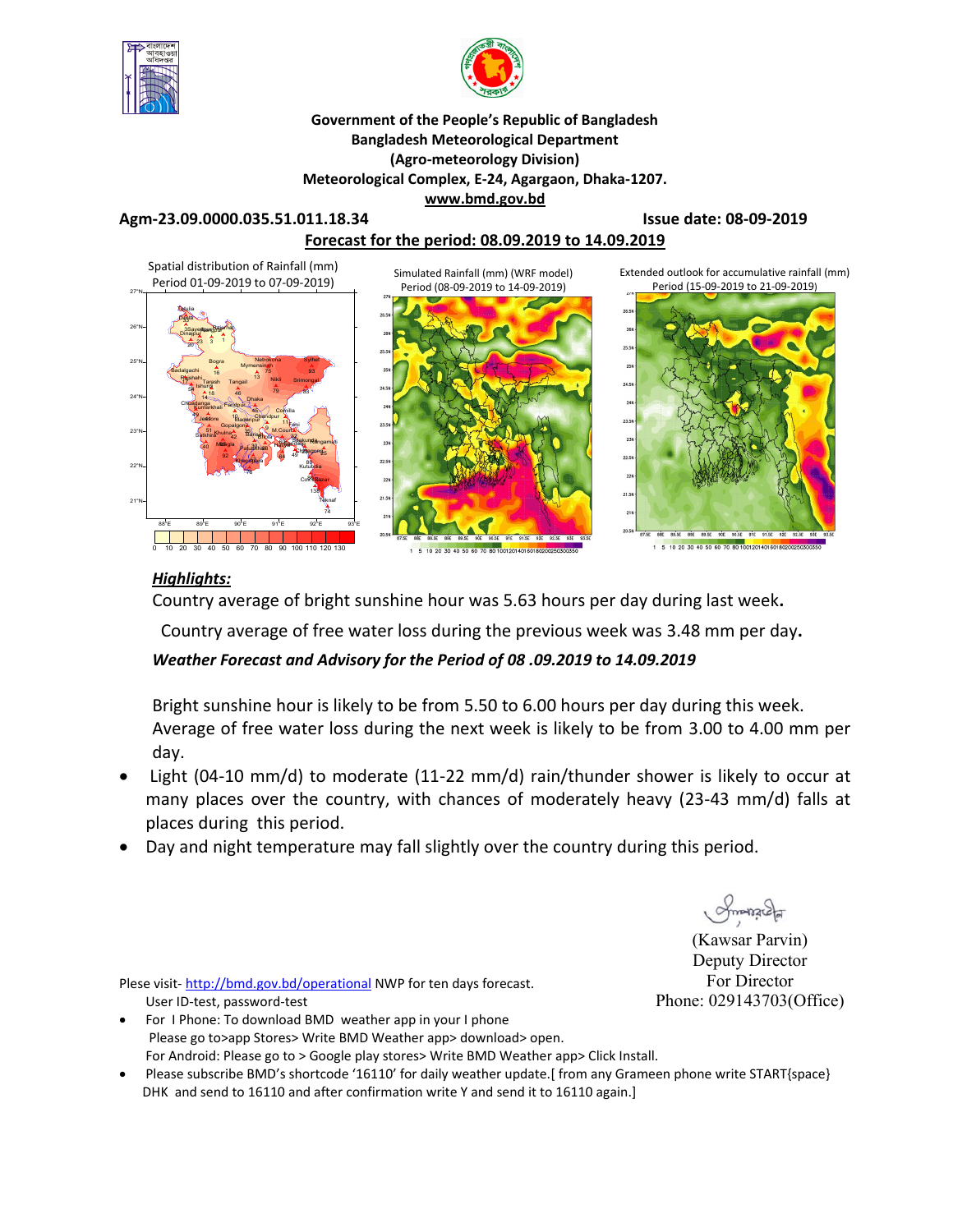### **Short Weather description Period: 01.09.2019 to 07.09.2019**

Maximum And Minimum Temperature (Range and Extreme)

| <b>Divisions</b>  | Max temperature<br>range in <sup>o</sup> C |        |                  |    | <b>Highest Max</b><br>temperature in <sup>"</sup> C |                           |  | Min_temperature<br>Range in <sup>v</sup> C |  |      |  | <b>Lowest Min</b><br>temperature in C   |                   |  |
|-------------------|--------------------------------------------|--------|------------------|----|-----------------------------------------------------|---------------------------|--|--------------------------------------------|--|------|--|-----------------------------------------|-------------------|--|
| <b>Dhaka</b>      | 30.8                                       |        |                  |    | $37.2$ <sup>C</sup> Faridpur                        | 37.2 $^{\circ}$ C 24.2    |  |                                            |  | 28.0 |  | <sup>o</sup> CDhaka                     | 24.2 $^{\circ}$ C |  |
| <b>Mymensingh</b> | 31.7                                       |        | 36.8 $\degree$ C |    | <b>Mymensingh</b>                                   | 36.8 $^{\circ}$ C 24.6    |  |                                            |  |      |  | 27.5 <sup>o</sup> CNetrokona            | $24.6^{\circ}$ C  |  |
| Chattogram        | 27.2                                       | $\sim$ | 35.6             | °c | <b>Chandpur</b>                                     | 35.6                      |  | $^{\circ}$ C 24.0                          |  |      |  | $28.6 °C$ Teknaf                        | 24.0 °C           |  |
| Sylhet            | 33.5                                       | $\sim$ |                  |    | $37.8$ $\degree$ C Sylhet                           | 37.8                      |  | $^{\circ}$ C 25.3                          |  |      |  | $27.5 °C$ Srimongal                     | 25.3 °C           |  |
| Rajshahi          | 32.0                                       | $\sim$ | 36.2 $\degree$ C |    | Rajshahi & Tarash                                   | 36.2 $^{\circ}$ C 26.0    |  |                                            |  |      |  | 27.8 <sup>o</sup> CBadalgachhi          | 26.0 °C           |  |
| Rangpur           | 30.9                                       |        | 36.5 $\degree$ C |    | Rangpur & Dinajpur                                  | $\overline{36.5}$ °C 24.5 |  |                                            |  |      |  | $28.5 °C$ Tetulia                       | $24.5^{\circ}$ C  |  |
| Khulna            | 31.0                                       |        | 37.0 $\degree$ C |    | Chuadanga                                           | 37.0                      |  | $^{\circ}$ C 25.8                          |  |      |  | 27.8 °CMongla & Kumarkhali              | 25.8 °C           |  |
| <b>Barishal</b>   | 29.2                                       |        | 34.2             | °c | <b>Barishal</b>                                     | 34.2 $^{\circ}$ C 26.3    |  |                                            |  |      |  | 27.7 <sup>o</sup> CBarishal & Khepupara | 26.3 °C           |  |

#### *Rainfall analysis* and *average temperature:-*

| Name of the<br><b>Divisions</b> | Name of the<br><b>Stations</b> | <b>Total</b><br>Rainfall | Normal<br>Rainfall | Deviation<br>in%  | Total<br>Rainy | Average<br>Max | Average<br>Min | Average<br>Max.              | Average<br>Normal | Average<br>Min. | Average<br>Normal |
|---------------------------------|--------------------------------|--------------------------|--------------------|-------------------|----------------|----------------|----------------|------------------------------|-------------------|-----------------|-------------------|
|                                 |                                | in (mm)                  | in (mm)            |                   | days           |                |                | Humidity Humidity temp in °C | Max.              | temp in °       | Min.              |
|                                 |                                |                          |                    |                   |                | in%            | in%            |                              | temp in<br>C      | с               | temp in<br>c      |
| Dhaka                           | Dhaka                          | 045                      | 62                 | -27               | 05             | 092            | 62             | 34.3                         | 31.9              | 27.0            | 26.2              |
|                                 | Faridpur                       | 010                      | 53                 | -81               | 04             | 092            | 082            | 33.6                         | 31.8              | 26.5            | 26.2              |
|                                 | Madaripur                      | 035                      | 59                 | -41               | 04             | 097            | 063            | 33.0                         | 31.7              | 26.9            | 25.2              |
|                                 | Nkli                           | 079                      | $\star\star$       | $\star\star$      | 07             | 077            | 066            | 34.9                         | **                | 27.0            | $\star\star$      |
|                                 | Tangail                        | 046                      | 70                 | -34               | 03             | 93             | 63             | 33.9                         | 320               | 26.3            | 25.7              |
|                                 | Gopalgonj                      | 042                      | $\star\star$       | $***$             | 07             | 097            | 074            | 32.2                         | $\star\star$      | 26.8            | $\star\star$      |
| <b>Mymensingh</b>               | Mymensingh                     | 013                      | 63                 | -79               | 06             | œз             | 063            | 33.9                         | 31.2              | 26.9            | 25.4              |
|                                 | Netrokona                      | 075                      | $\star\star$       | $\star\star$      | 07             | 096            | 066            | 33.4                         | $\star\star$      | 26.3            | $\star\star$      |
| Chattogram                      | Chattogram                     | 080                      | 59                 | 36                | 07             | ₩              | $\frac{1}{2}$  | 33.3                         | 31.4              | 26.4            | 25.2              |
|                                 | Sitakunda                      | 023                      | 97                 | -76               | 04             | $\star\star$   | $\star\star$   | $\star\star$                 | 31.2              | $\star\star$    | 25.3              |
|                                 | Rangamati                      | 025                      | 74                 | -66               | 03             | 097            | 048            | 034                          | 31.5              | 025             | 24.6              |
|                                 | Cox'sBazar                     | 138                      | 124                | 11                | 07             | œG             | 76             | 30.9                         | 30.8              | 25.6            | 25.1              |
|                                 | Teknaf                         | 074                      | 146                | -49               | 04             | $\star\star$   | $\ast$         | $\star\star$                 | 30.5              | $\star\star$    | 24.9              |
|                                 | Hatiya                         | 064                      | 122                | -48               | 06             | 098            | 077            | 31.2                         | 30.6              | 26.4            | 25.4              |
|                                 | Sandwip                        | 049                      | 117                | -58               | 05             | 094            | 073            | 032                          | 30.6              | 027             | 25.3              |
|                                 | Kutubdia                       | 080                      | 96                 | -17               | 05             | 92             | 75             | 321.2                        | 30.7              | 26.2            | 25.4              |
|                                 | Feni                           | 032                      | 103                | -69               | 04             | œз             | 62             | 33.7                         | 31.1              | 25.7            | 24.9              |
|                                 | MCourt                         | 060                      | 120                | -50               | 05             | 096            | 071            | 33.2                         | 31.0              | 26.7            | 25.5              |
|                                 | Chandpur                       | 009                      | $\infty$           | -85               | 02             | 094            | 66             | 33.9                         | 31.6              | 27.0            | 25.9              |
|                                 | Qumilla                        | 011                      | 63                 | -83               | 04             | $\ast$         | *              | *                            | 31.7              | #               | 25.4              |
| <b>Sylhet</b>                   | Sylhet                         | O93                      | 137                | -32               | 06             | 096            | 060            | 35.6                         | 31.7              | 26.4            | 24.9              |
|                                 | Srimongal                      | 083                      | 73                 | 14                | 06             | 097            | 064            | 34.8                         | 32.2              | 24.6            | 24.4              |
| Rajshahi                        | Raishahi                       | 054                      | 58                 | -7                | 04             | 098            | 64             | 34.4                         | 32.4              | 26.9            | 25.5              |
|                                 | Bogura                         | 016                      | 64                 | -75               | 05             | 096            | ഌ              | 33.9                         | 321               | 27.4            | 25.9              |
|                                 | Ishurdi                        | 014                      | 54                 | -74               | 04             | 083            | 060            | 33.7                         | 324               | 27.0            | 25.9              |
|                                 | Badalgachi                     | 017                      | $\star\star$       | $\star\star$      | 02             | 097            | 067            | 33.2                         | $\star\star$      | 26.9            | $\star\star$      |
|                                 | Tarash                         | 018                      | $\star\star$       | $\star\star\star$ | 02             | 095            | 063            | 034                          | *                 | 027             | $\star\star$      |
| Rangpur                         | Rangpur                        | $\infty$                 | 74                 | -96               | 04             | 092            | 66             | 34.1                         | 31.5              | 27.3            | 25.4              |
|                                 | Dinajpur                       | 020                      | 59                 | -66               | 02             | 095            | 63             | 34.6                         | 31.8              | 27.2            | 25.7              |
|                                 | Sayedpur                       | 023                      | $\star\star$       | $***$             | œ              | œз             | 061            | 34.5                         | **                | 27.0            | $\star\star$      |
|                                 | Rajarhat                       | 001                      | $\star\star$       | $\star\star$      | 01             | œз             | 063            | 34.1                         | $\star\star$      | 26.8            | $\star\star$      |
|                                 | Tetulia                        | OЗЗ                      | $\star\star$       | $\star\star\star$ | œ              | 089            | 077            | 33.7                         | $\star\star$      | 25.7            | $\star\star$      |
|                                 | Dimia                          | $\infty$                 | ¥                  | 34                | 02             | œв             | 065            | 34.3                         | $\star\star$      | 26.8            | $\star\star$      |
| Khulna                          | Khulna                         | 085                      | 50                 | 70                | 07             | 096            | 088            | 329                          | 323               | 26.9            | 26.1              |
|                                 | Mongla                         | 092                      | $\star\star$       | $\star\star\star$ | 06             | 098            | 077            | 32.7                         | $\star\star$      | 26.8            | $\star\star$      |
|                                 | Jashore                        | 051                      | 51                 | 0                 | 06             | œз             | 068            | 33.7                         | 32.7              | 26.7            | 25.8              |
|                                 | Chuadanga                      | 049                      | 58                 | -16               | 07             | $\star\star$   | $\star\star$   | $\star\star$                 | 33.0              | $\star\star$    | 25.9              |
|                                 | Satkhira                       | 040                      | 55                 | -27               | 06             | 097            | 060            | 33.4                         | 32.2              | 27.0            | 26.1              |
|                                 | Kumarkhali                     | 041                      | <b>*</b>           | $\star\star\star$ | 05             | 100            | 056            | 328                          | $\star\star$      | 27.3            | $\star\star$      |
| Barishal                        | Barisal                        | 030                      | 66                 | -55               | 07             | 097            | 72             | 326                          | 31.3              | 26.7            | 25.6              |
|                                 | Bhda                           | 038                      | 83                 | -54               | 07             | 096            | 74.0           | 32.0                         | 31.1              | 26.7            | 25.8              |
|                                 | Patuakhali                     | 057                      | 87                 | -34               | 07             | 098            | 079            | 323                          | 31.3              | 26.9            | 25.8              |
|                                 | Khepupara                      | 078                      | 112                | -30               | 07             | 098            | 78             | 31.6                         | 30.8              | 26.9            | 25.8              |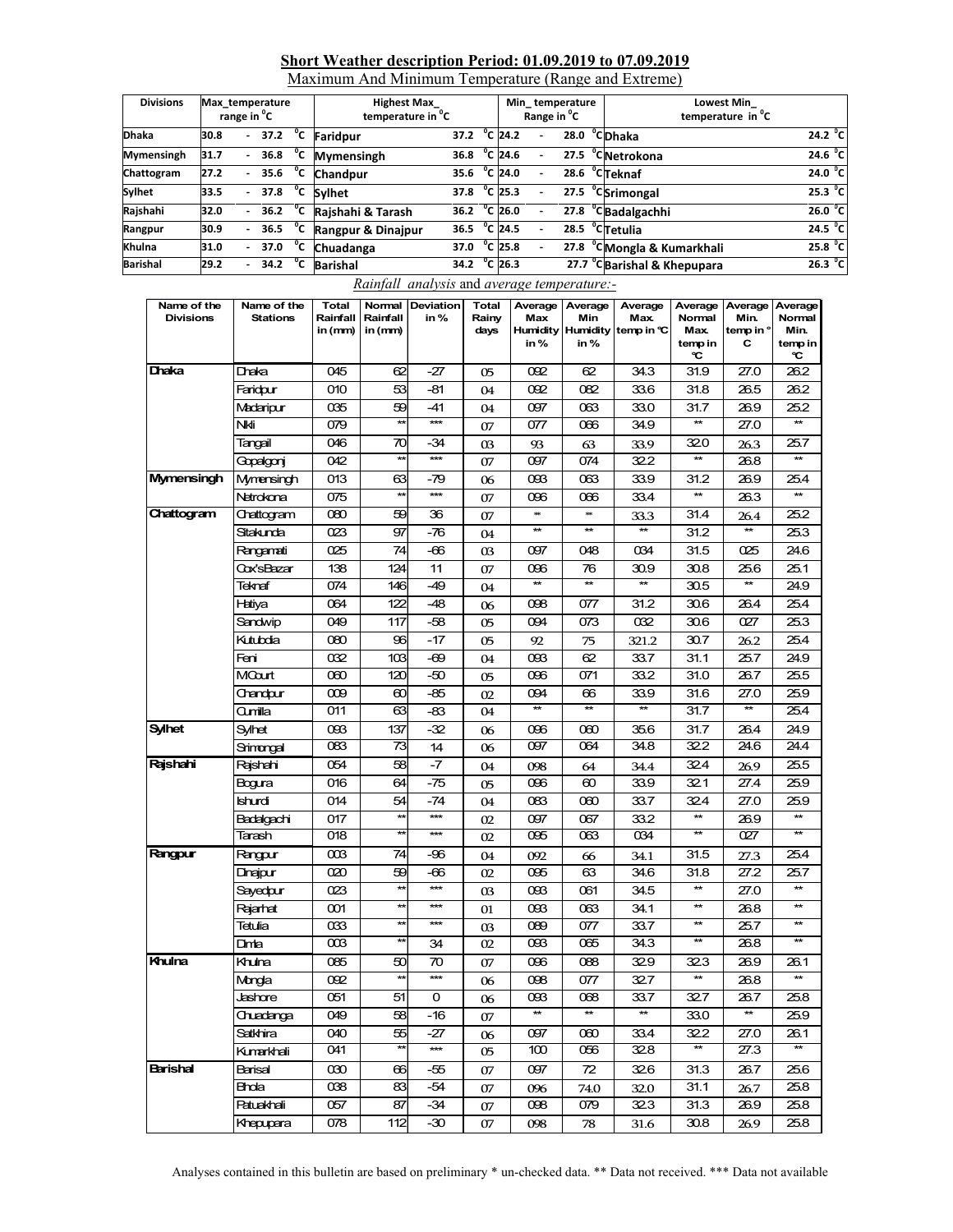

Spatial distribution of Rainfall (mm), Period (01-09-2019 to 07-09-2019)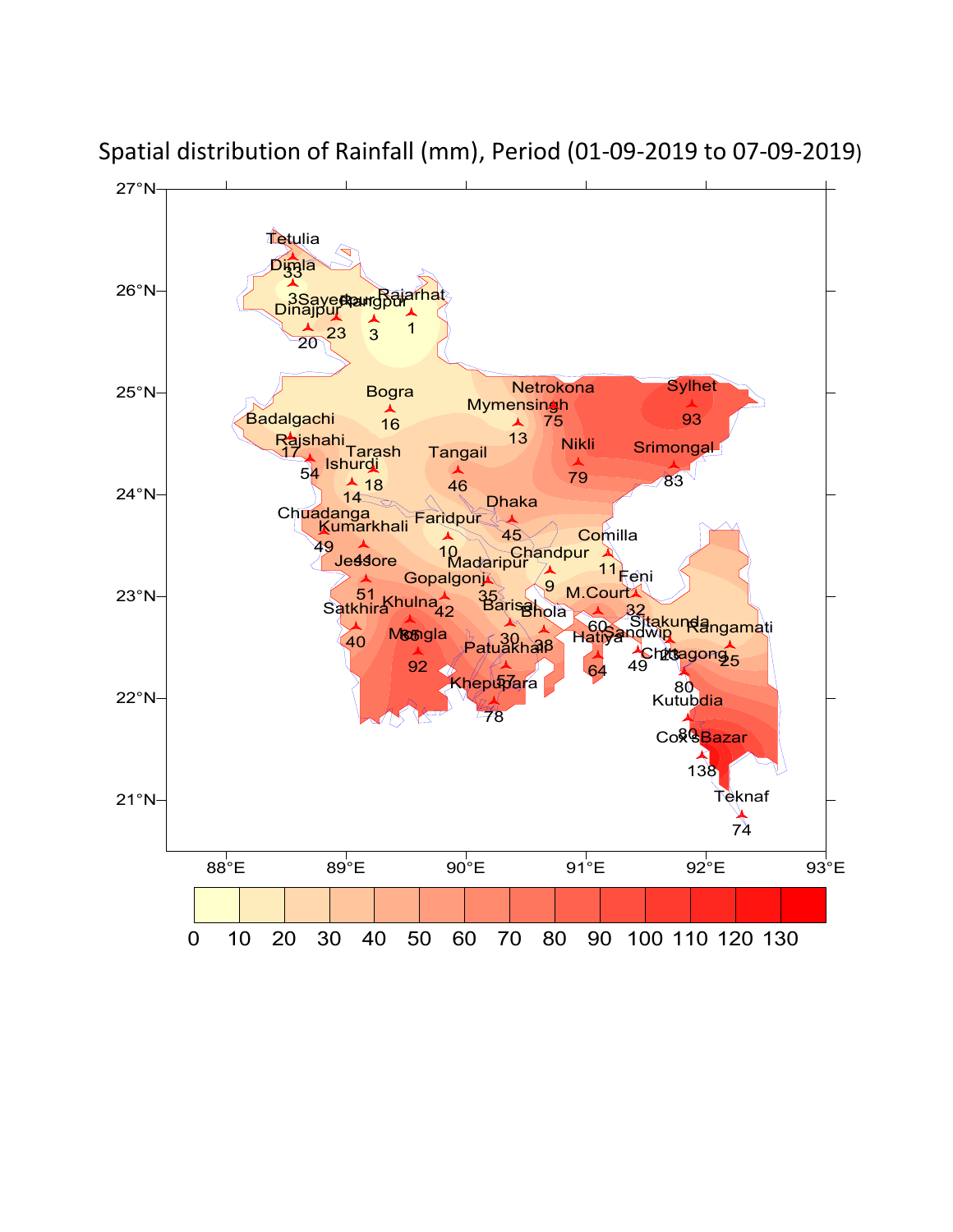## গণপ্রজাতন্ত্রী বাংলাদেশ সরকার বাংলাদেশ আবহাওয়া অধিদপ্তর কৃষি আবহাওয়া মহাশাখা আবহাওয়া ভবন, ই-২৪, আগারগাঁও, ঢাকা-১২০৭। www.bmd.gov.bd

#### এজিএম-২৩.০৯.০০০০.০৩৫.৫১.০১১.১৮.৩৪

তারিখ: ০৮-০৯-২০১৯ খিঃ

## পূর্বাভাসের সময়কাল: ০৮-০৯-২০১৯ থেকে ১৪-০৯-২০১৯

Simulated Rainfall (mm) (WRF model)

Extended outlook for accumulative rainfall (mm)



# প্ৰধান বৈশিষ্ট্য সমূহঃ-

গত সপ্তাহে দেশের দৈনিক উজ্জল সর্যকিরণ কালের গড় ৫.৬৩ ঘন্টা ছিল । গত সপ্তাহে দেশের দৈনিক বাষ্পীভবনের গড় ৩.৪৮ মিঃ মিঃ ছিল।

## আবহাওয়ার পূর্বাভাসঃ ০৮-০৯-২০১৯ থেকে ১৪-০৯-২০১৯ খ্রিঃ পর্যন্ত।

এ সপ্তাহে দৈনিক উজ্জল সূর্য কিরণ কাল ৫.৫০ থেকে ৬.৫০ ঘন্টার মধ্যে থাকতে পারে ।

আগামী সপ্তাহের বাম্পীভবনের দৈনিক গড় ৩.০০ মিঃ মিঃ থেকে ৪.০০ মিঃ মিঃ থাকতে পারে।

- এ সময়ে সারাদেশের অনেক স্থানে হাল্কা (০৪-১০ মি. মি./প্রতিদিন) থেকে মাঝারি ধরণের (১১-২২ মি. মি./প্রতিদিন) বৃষ্টি/বজ্রবৃষ্টি হতে পারে, সেই সাথে দেশের কোথাও কোথাও মাঝারি ধরণের ভারী (২৩-৪৩ মি. মি./প্রতিদিন) বর্ষণ হতে পারে।
- এ সময়ে সারাদেশে দিন ও রাতের তাপমাত্রা সামান্য কমতে পারে।
- Plese visit-http://bmd.gov.bd/operational NWP for ten days forecast. User ID-test, password-test
- For I Phone: To download BMD weather app in your I phone Please go to>app Stores> Write BMD Weather app> download> open. For Android: Please go to > Google play stores> Write BMD Weather app> Click Install
- Please subscribe BMD's shortcode '16110' for daily weather update. [from any Grameen phone write START{space} DHK and send to 16110 and after confirmation write Y and send it to 16110 again. ]

Smanach

(কাওসার পারভীন) উপপরিচালক পরিচালকের পক্ষে টেলিফোন: ০২৯১৪৩৭০৩ (অফিস)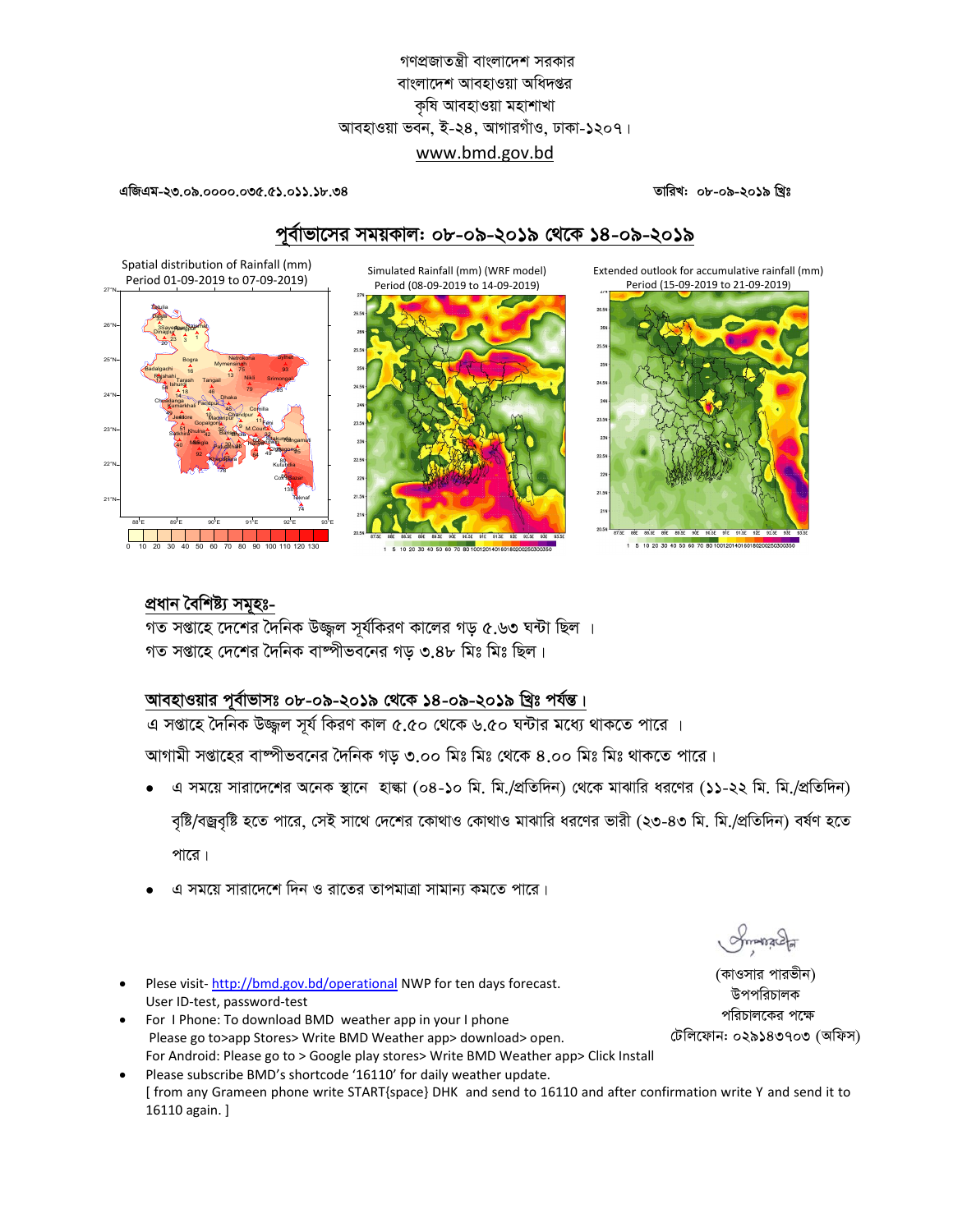### <u> আবহাওয়া বিবরণী, সমূহ ০১-০৯-২০১৯ থেকে ০৭-০৯-২০১৯</u>

| বিভাগ     |      |                          |      | সর্বোচ্চ তাপমাত্রার পরিসর | সৰ্বোচ্চ তাপমাত্ৰা ° | সেঃ  |                    | সর্বনিম্ন তাপমাত্রার পরিসর °সেঃ ' |      |                |                                  | সর্বনিম্ন তাপমাত্রা °সেঃ                  |
|-----------|------|--------------------------|------|---------------------------|----------------------|------|--------------------|-----------------------------------|------|----------------|----------------------------------|-------------------------------------------|
| ঢাকা      | ৩০.৮ |                          | ৩৭.২ | $^{\circ}$ সেঃ            | ফরিদপর               | ৩৭.২ | $^\circ$ সেঃ২৪.২   |                                   | ২৮.০ | $^{\circ}$ সেঃ | ঢকা                              | ২৪.২ ° সেঃ                                |
| ময়মনসিংহ | ৩১.৭ | $\overline{\phantom{0}}$ | ৩৬.৮ | $^{\circ}$ সেঃ            | ময়মনসিংহ            | ৩৬.৮ | $^{\circ}$ সেঃ২৪.৬ |                                   | ২৭.৫ |                | $^\circ$ সেঃ নেত্ৰকোনা           | ২৪.৬ ° সেঃ                                |
| চউগ্ৰাম   | ২৭.২ | $\overline{\phantom{0}}$ | ৩৫.৬ | $^{\circ}$ সেঃ            | চাঁদপর               | ৩৫.৬ | $^{\circ}$ সেঃ২৪.০ | $\overline{\phantom{a}}$          | ২৮.৬ | $^{\circ}$ সেঃ | টেকনাফ                           | ২৪.০ $^{\circ}$ সেঃ                       |
| সিলেট     | ৩৩.৫ |                          |      | ৩৭.৮ ° সেঃ                | সিলেট                | ৩৭.৮ | $^{\circ}$ সেঃ২৫.৩ | $\overline{\phantom{a}}$          | ২৭.৫ | $^{\circ}$ সেঃ | শ্ৰীমঙ্গল                        | ২৫.৩ $^{\circ}$ সেঃ                       |
| রাজশাহী   | ৩২.০ |                          |      | ৩৬.২ ° সেঃ                | রাজশাহী ও তাডাশ      | ৩৬.২ | $^{\circ}$ সেঃ২৬.০ | $\overline{\phantom{a}}$          | ২৭.৮ | $^{\circ}$ সেঃ | বদলগাছি                          | $^{\circ}$ সেঃ<br>২৬.০                    |
| রংপুর     | ৩০.৯ |                          | ৩৬.৫ | $^{\circ}$ সেঃ            | রংপর ও দিনাজপর       | ৩৬.৫ | $^{\circ}$ সেঃ২৪.৫ |                                   | ২৮.৫ | $\circ$<br>সেঃ | তেঁতলিয়া                        | $^{\circ}$ সেঃ<br>২৪.৫                    |
| খুলনা     | ৩১.০ | $\overline{\phantom{0}}$ | ৩৭.০ | $^{\circ}$ সেঃ            | চয়াডাঙ্গা           | 09.0 | $^{\circ}$ সেঃ২৫.৮ | $\overline{\phantom{a}}$          | ২৭.৮ | $^{\circ}$ সেঃ | মংলা ও কুমারখালী                 | $\overline{\mathcal{R}}$ .৮ $\degree$ সেঃ |
| বরিশাল    | ২৯.২ | $\overline{\phantom{0}}$ |      | ৩৪.২ ° সেঃ                | বরিশাল               | ৩৪.২ | $^{\circ}$ সেঃ২৬.৩ |                                   | ২৭.৭ |                | <b>° সেঃ ব</b> রিশাল ও খেপুপাড়া | ২৬.৩ ° সেঃ                                |

## <u>বৃষ্টিপাত বিশ্লেষন এবং স্বাভাবিক তাপমাত্ৰা</u>

| বিভাগেৰাম | স্টেশ <b>লে</b> ৰাম | মোট             |                    | স্বাভাবিৰ বিছ্যুষ্ঠি⁄৬) | মোট        | সৰ্বোচ্চাড় | সৰ্বোনিম্ন      | গডসৰ্বোষ্ক    | গড             | সৰ্বনিম্ন      | সৰ্বনিম্ন             |
|-----------|---------------------|-----------------|--------------------|-------------------------|------------|-------------|-----------------|---------------|----------------|----------------|-----------------------|
|           |                     | রষ্টিপাত        | রষ্টিপাত           |                         | রষ্টিশাতে; | আৰ্দ্ৰতা    |                 | তাপমাত্রা     | ষভাবিক         | গড             | ষাভাবিব               |
|           |                     | (মিঃমিঃ         | (মিঃমিঃ            |                         | দিন        | (%)         | আৰ্দ্ৰতা        | (ডিগ্রীস)     | তাপমাত্রা      | তাপমাত্র       | গড়                   |
|           |                     |                 |                    |                         |            |             | (%)             |               | (ডিগ্ৰী<br>সে) | (ডিগ্ৰী<br>সে) | তাপমাল্লা<br>ডিগ্ৰীস) |
| ঢাকা      | ঢাকা                | 080             | پي                 | -২৭                     |            | ০৯২         | چين             | 08.0          | ৩১.৯           | ২৭০            | ২৬২                   |
|           | ফরিদপুর             |                 |                    |                         | œ          |             |                 |               |                |                |                       |
|           |                     | $\infty$        | ৫৩                 | -b>                     | 08         | ০৯২         | ০৮২             | ಲೂ            | ৩১.৮           | সমক            | ২৬২                   |
|           | মাদারীপুর           | ಯೋ              | ৫৯                 | -85                     | 08         | ০৯৭         | ಯಿ              | ುಂ            | ৩১.৭           | ২৬৯            | ২৫.২                  |
|           | নিকলী               | ಂಇಎ             | $\frac{1}{2}$      | $\frac{1}{2}$           | ο٩         | ०११         | ০৬৬             | ల8.స          | $\pm\pm$       | ২৭০            | stole                 |
|           | টাঙ্গাইল            | 085             | 90                 | -৩৪                     | ು          | ನಿಲ         | ৬৩              | ು ಎ           | లుం            | ২৬৩            | ২৫.৭                  |
|           | গোপালগঞ্জ           | 082             | $\frac{1}{2}$      | ***                     | o٩         | ০৯৭         | O <sub>98</sub> | ಲುನ           | $*$            | ২৬৮            | abc c                 |
| ময়মনসিংহ | ময়মনসিংহ           | ು               | ৬৩                 | -9৯                     | ০৬         | ಂಎ          | ಯಿ              | ು.ಎ           | ৩১.২           | ২৬৯            | $\mathcal{A}$ .8      |
|           | নেত্ৰকোনা           | ୦୩୯             | $\frac{1}{2}$      | $\frac{1}{2}$           | o٩         | ಂನು         | aw              | 00.8          | $\frac{1}{2}$  | ২৬৩            | $\frac{1}{2}$         |
| ∣চউগ্রাম  | চট্ৰগ্ৰাম           | obo             | ৫৯                 | ৩৬                      | ο٩         | $*$         | $\frac{1}{2}$   | ತ್ತಾತ         | లు. $8$        | ২৬৪            | ২৫.২                  |
|           | সীতাকুন্ড           | ంసిం            | ৯৭                 | -95                     | 08         | $*$         | rich            | $\frac{1}{2}$ | ৩১.২           | <b>Media</b>   | ২৫.৩                  |
|           | রাঙ্গামাটি          | ০২৫             | 98                 | -55                     | $\infty$   | ಂಎ੧         | $^{68}$         | $\infty$ 8    | ৩১.৫           | ০২৫            | ২৪.৬                  |
|           | কক্সবাজার           | ১৩৮             | ১২৪                | ১১                      | о۹         | ಂನು         | ৭৬              | ৩০.৯          | ৩০.৮           | ২৫.৬           | ২৫.১                  |
|           | টেকনাফ              | O <sub>98</sub> | 585                | -&                      | 08         | $*$         | <b>Media</b>    | abc c         | ৩০.৫           | $\frac{1}{2}$  | ২৪.৯                  |
|           | হাতিয়া             | oy8             | بجد                | $-8v$                   | ০৬         | ಂನು         | ०११             | ৩১.২          | ৩০.৬           | ২৬৪            | ২৫.৪                  |
|           | সন্দ্বীপ            | ೦8৯             | ১১৭                | $-db$                   | œ          | ಂನ8         | ೧۹೮             | ಯ             | ৩০.৬           | ०२१            | ৩.১৯                  |
|           | কুতুবদীয়া          | $o\mathbf{b}$   | ৯১                 | -১৭                     | o¢         | ৯২          | ዓ৫              | ৩২১.২         | ৩০.৭           | ২৬২            | $\propto$ .8          |
|           | ফেনী                | ಯ               | ১০৩                | -৬৯                     | 08         | ಂನಿ         | چڻ              | ৩৩.৭          | ৩১.১           | ২৫.৭           | ২৪.৯                  |
|           | মাইজদী কাৰ্ট        | oyo             | ১২০                | -00                     | œ          | ಂನು         | ০৭১             | ಅಂ            | ৩১.০           | ২৬৭            | ২৫.৫                  |
|           | চাঁদপুর             | ಂಎ              | ৬০                 | -b&                     | ು          | ಂನಿ         | ططا             | ৩೨.৯          | ৩১.৬           | ২৭০            | ২৫.৯                  |
|           | কুমিল্লা            | ০১১             | $\infty$           | -৮৩                     | 08         | **          | $**$            | $\pm\pm$      | ৩১.৭           | **             | $\mathcal{A}$ .8      |
| সিলেট     | সিলেট               | ಂನಿಂ            | 509                | -೨২                     | ০৬         | ಂನು         | ০৬০             | ৩৫.৬          | ৩১.৭           | ২৬৪            | ২৪.৯                  |
|           | শ্ৰীমঙ্গল           | ০৮৩             | ೪                  | 58                      | ০৬         | ಂಎ੧         | o¥8             | 98.5          | ಲ್ಲು           | ২৪.৬           | 28.8                  |
| ৰাজশাহী   | রাজশাহী             | O(8)            | ŒЪ                 | -9                      | $\circ$ 8  | ಂನು         | ৬৪              | 08.8          | లు $8$         | ২৬৯            | ২৫.৫                  |
|           | বগুডা               | ০১৬             | ৬৪                 | -90                     | ο¢         | ಂನು         | ৬০              | ು.৯           | ৩২১            | રવ8            | ২৫.৯                  |
|           | ঈশ্বরদী             | 0.8             | $^{68}$            | $-98$                   | 08         | ০৮৩         | ০৬০             | ৩৩.৭          | ৩২৪            | ২৭০            | ২৫.৯                  |
|           | বদলগাছী             | ०১৭             | 262                | $***$                   | ০২         | ಂಎ੧         | ૦ઙ૧             | ು ২           | **             | ২৬৯            | $2\pi$                |
|           | তাডাশ               | osb             | $+1$               | $\frac{1}{2}$           | ০২         | ০৯৫         | ಯಿ              | $\infty$ 8    | **             | ૦૨૧            | $\frac{1}{2}$         |
| রংপুর     | রংপুর               | ೲ               | 98                 | -ಎಂ                     | $\circ$ 8  | ০৯২         | دايما           | 08.5          | ৩১.৫           | ২৭৩            | $\propto$ .8          |
|           | দিনাজপুর            | ∞               | ৫৯                 | طط–                     | ০২         | ಂನೇ         | ৬৩              | 08.9          | ৩১.৮           | સ્વસ           | ২৫.৭                  |
|           | সৈয়দপুর            | ು               | olecti             | stesteste               | $\infty$   | ಂನಿ         | oU)             | 98.0          | **             | ২৭০            | steate                |
|           | রাজারহাট            |                 | $*$                | ***                     |            |             |                 | ৩৪.১          | $**$           |                | $2\pi$                |
|           | ভের্তুলিয়া         | ∞১              | 2626               | $***$                   | ০১         | ಂನಿ         | ಯಿ              |               | $**$           | ২৬৮            | $\frac{1}{2}$         |
|           | ডিমলা               | ಯಿ              | 2626               |                         | ು          | ০৮৯         | ૦૧૧             | ৩৩.৭<br>08.0  | $**$           | ২৫.৭<br>২৬৮    | $\frac{1}{2}$         |
| থুলনা     | খ়লনা               | ၀၀૭             |                    | $\circ$ 8               | ০২         | ಾು          | ০৬৫             |               |                |                |                       |
|           | মংলা                | ob¢             | œ<br>$\frac{1}{2}$ | 90<br>***               | o٩         | ಂನು         | obb             | ৩২৯           | ಲೂ<br>$*$      | ২৬৯            | ২৬১<br>$\frac{1}{2}$  |
|           |                     | ০৯২             |                    |                         | ০৬         | ಂನು         | ०११             | ৩২৭           |                | ২৬৮            |                       |
|           | যশোর                | ০৫১             | G)                 | $\circ$                 | ০৬         | ಂಎಂ         | ০৬৮             | ৩৩.৭          | ۹پ             | ২৬৭            | ২৫.৮                  |
|           | চুয়াডাঙ্গা         | ං8ි             | ŒЪ                 | -১৬                     | o٩         | $*$         | rich            | $\frac{1}{2}$ | ುಂ             | **             | ২৫.৯                  |
|           | সাতক্ষীরা           | 080             | œ                  | -২৭                     | ০৬         | ಂಎ੧         | ০৬০             | 00.8          | ಲ್ಲ            | ২৭০            | ২৬১                   |
|           | কুমারখালী           | 08              | $\frac{1}{2}$      | $\frac{1}{2}$           | ∝          | ১০০         | ০৫৬             | ৩২৮           | $\frac{1}{2}$  | ২৭৩            | $\frac{1}{2}$         |
| ∣ববিশাল   | বরিশাল              | $\infty$        | رائطا              | -৫৫                     | ο٩         | ০৯৭         | جە              | ৩২৬           | ৩১.৩           | ২৬৭            | -১৯২                  |
|           | ভোলা                | ಯಿ              | ৮৩                 | -48                     | о٩         | ಂನು         | 98.0            | ುುಂ           | ৩১.১           | ২৬৭            | ২৫.৮                  |
|           | পটুয়াথালী          | ०৫१             | Ъq                 | -08                     | o٩         | ಂನು         | ০৭৯             | ಲೂ            | ৩১.৩           | ২৬৯            | ২৫.৮                  |
|           | খেপুপাড়া           | o9b             | ১১২                | $-\infty$               | ο٩         | ಂನು         | 9 <sub>b</sub>  | ৩১.৬          | $\infty$ .br   | ২৬৯            | ২৫.৮                  |

N.B .<br>Analyses contained in this bulletin are based on preliminary \* un-checked data. \*\* Data not received. \*\*\*